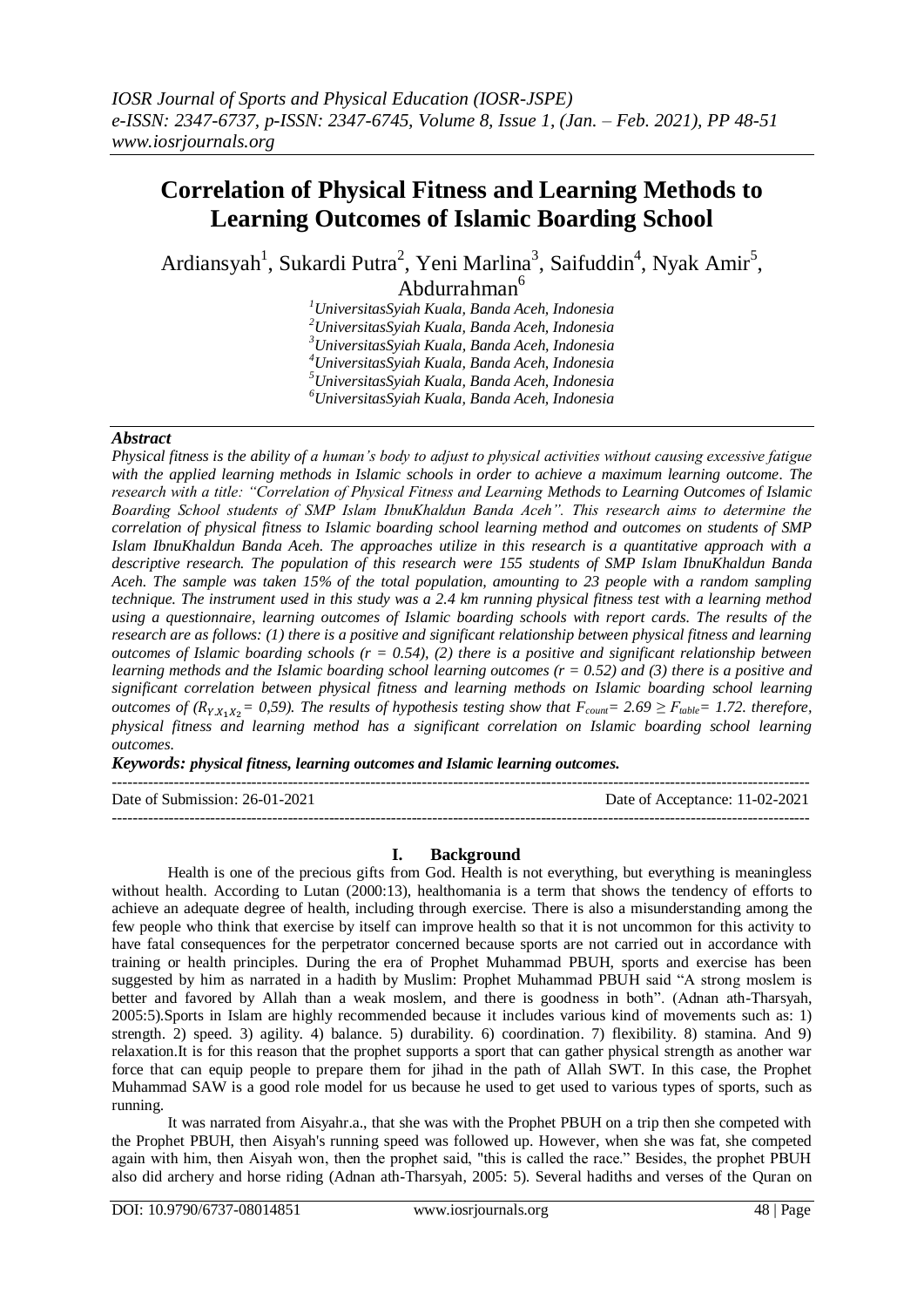matters relating to the sport of the word of Allah SWT, namely "On this day I have perfected for you your religion, and have bestowed upon you My bounty in full measure, and have been pleased to assign for you Islam as your religion" (Al-Maidah:3). Islam suggests its believer to be strong and healthy in both spiritually and physically.

Physical fitness comprises of several components as stated by Lutan (2000:66), "physical fitness components consist of physical fitness related to health, which contains four main elements, namely: muscle strength, muscle endurance, aerobic endurance, and flexibility, as well as physical fitness related to performance, which contains elements: coordination, agility, speed, and balance. Physical activity is a basic need for every human being to maintain his physical condition and health. However, the current era requires humans to spend more time working and studying. Under these conditions, exercise becomes something that is rarely done, and can only be done in spare time. Therefore, the need for health is a very important and valuable thing in human life today. SlametSukardi, a special olympic sports instructor, states that whenever a sport is performed, health factor should always be taken into consideration. One way is to check blood pressure. When the pulse is racing fast, ones should stop his sports activities or simply have a short break before continuing the sports activities whether the sports were performed at night or in the morning. According to Slamet, sports are better performed in the morning because the body is ready as it has already rest at night. However, human intends to keep a healthy body and sports is one of the ways to keep a healthy body is by performing sports. Each human activity requires physical support, and physical fitness is inseparable with daily live because physical fitness is a crucial factor in daily activities. In term of physical fitness meaning, physical fitness is a person's ability to carry out his daily tasks without experiencing significant fatigue. In addition, they still have energy reserves to enjoy leisure time and for urgent needs".

Likewise, fitness is very influential with learning patterns in Islamic boarding school because it requires adequate fitness to be able to provide good stamina when carrying out activities at the Islamic boarding school or at school, for example how students prepare to study, studying, perform independent studying activities, their learning methods, and how to take the exam. The quality of the learning method will determine the quality of the learning outcomes obtained. A good way of learning will produce good quality, must have good motivation and fitness, both intrinsic motivation and extrinsic motivation, so that the possibility of errors in theoretical and practical learning can be reduced hence these students are able to do the task well. By having good fitness, both theoretical and practical learning results can be satisfying, on the other hand, with poor fitness, the learning results are not satisfactory. The factor of poor learning methods is the reason why there are still many students who are actually smart but only get worse performance than students who are actually less intelligent but are able to achieve high achievement because they have good learning methods. The method of learning that is often used in studying books and *nawu* is memorizing method. The students will go to a room and learn the books and *nawu* in mosques. What happens in the learning method is that the good thinking narrative is due to poor physical fitness in the students which makes learning in the Islamic boarding school experience a decrease in learning outcomes.

According to AipSyarifudin et al (Santoso 2009:3), Physical education is a process through physical activity, which is systematically designed and structured to stimulate growth and development, and to improve physical abilities and skills. Sport is any activity carried out to train the human body to be healthier and stronger, both physically and spiritually. Intelligence and character formation, in the problems faced at IbnuKhaldun Islamic Junior High School, do sports once a week because of the many activities carried out in the dormitory and at school as well as positive values and results for students in order to achieve educational goals. In addition, according to Arma (in Guntur 2009:15), physical education is an integral part of the whole education that performed using physical activities aiming to develop an individual by both organic, neuro muscular, intellectual and emotional.

## **II. Research Method**

A descriptive research is a research that focuses on current problems, while the analysis technique used to answer the problem is a correlational analysis technique. Arikunto (1991:27) stated that "in a correlational research, a researcher selects individuals who have variations of matters being investigated, all members of the group selected as research subjects are measured regarding the type of variable being investigated, then calculated to determine the correlation.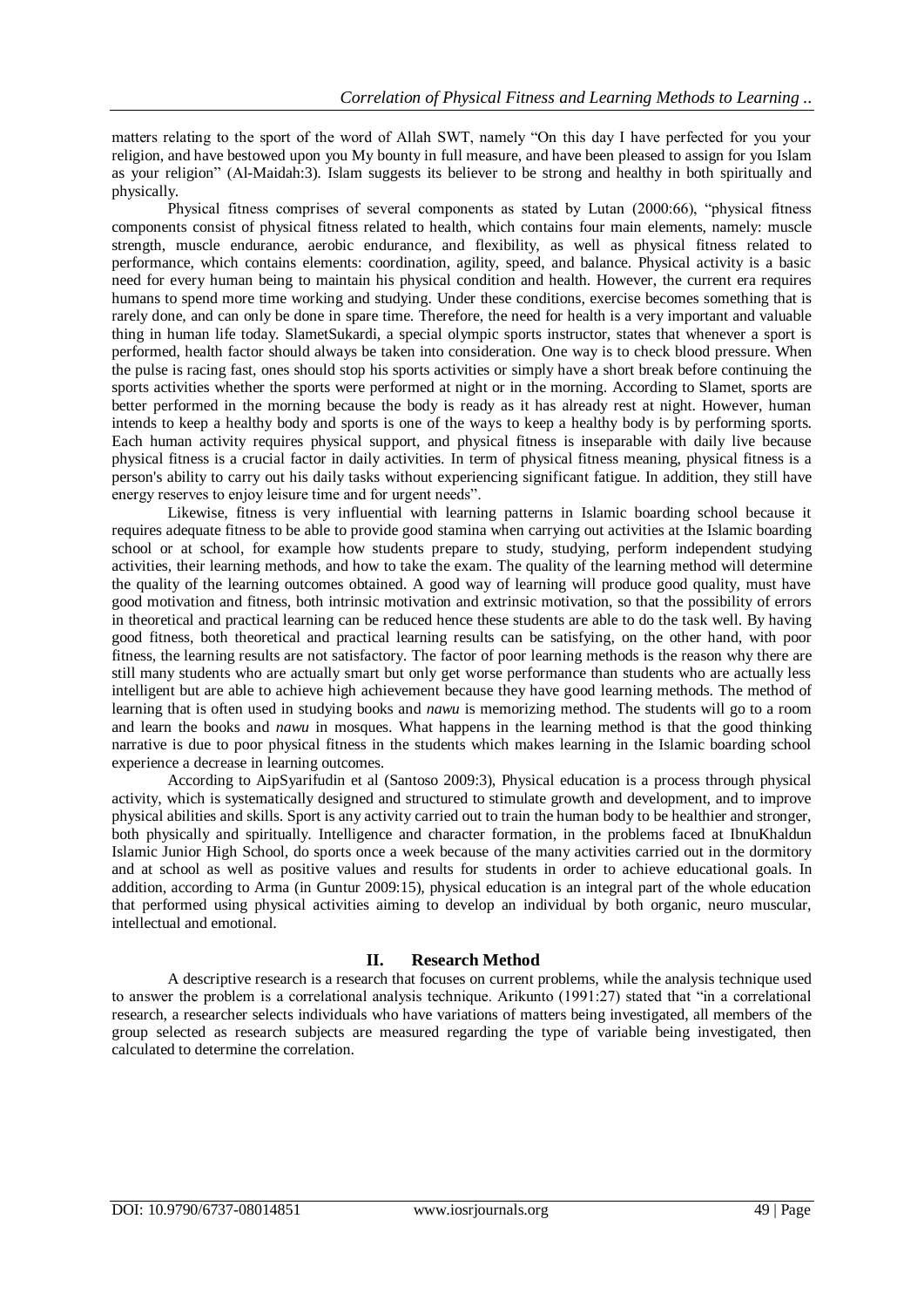

Where:  $X_1$ = the relationship of Physical Fitness with (Y) learning outcomes

 $X_2$  = The relationship between Islamic boarding school learning methods and (Y) learning outcomes

 $Y =$ the relationship of physical fitness  $(X1)$  with learning methods  $(X2)$  and learning outcomes (Y)

The sample is part of the research population. According to Sugiyono (2017:215) sample is part of research population being studied. It is in accordance with Arikunto (2010:174) which stated that sample is a part or representative of the population under study, namely the technique of determining the sample by the researcher based on certain criteria or considerations. Similarly, it is also in accordance with Sugiyono (2019:218) that total sampling is a data collection technique with certain consideration.

In this research, the data collection technique was conducted by directly involving students of Islamic Junior High School IbnuKhaldun as the research samples, hereby the tests will be used, namely:

(1) Physical Fitness, Measurement of physical fitness can be performed using a 2.4 km running test

(2) Learning method, using a direct questionnaire, where a list of questions is answered directly by the students as respondents to be answered properly.

(3) Islamic boarding school learning outcomes. thegrades are given to the students by teachers.

The above research framework form is a reference for researchers to be carried out in this research process, namely physical fitness, learning methods, and learning outcomes.

## **III. RESULTS**

Based on the above calculations, it is obtained  $F_{\text{count}} = 2.69$  at the significant level  $\alpha = 0.05$  and  $n = 23$ , then dk = n-k-1 or dk = 23-2-1 = 20 so that that  $F^{table} = 0.444$ , hence  $F_{count} \ge F_{table}$  or 2.69  $\ge 1.72$ . Therefore, H<sub>0</sub> is rejected. This means that it is significant between the Physical Fitness (X1) and Learning Methods (X2) variables on Islamic Boarding School Learning Outcomes (Y). Consequently, the hypothesis stated in section I of this research, that is "there is a significant correlation between Physical Fitness (X1) and Learning Methods (X2) on Dayah Learning Outcomes (Y) in Islamic Junior High School Students IbnuKhaldun Banda Aceh", is correct.

#### IV. **DISCUSSION**

- There is a correlation between physical fitness and the Islamic boarding school learning method for Islamic junior high school students IbnuKhaldun. According to Djoko (2000:2), fitness is one's ability to perform daily work efficiently without causing excessive fatigue so that he can still enjoy his spare time. According to Nana (2005:76) the method used by the teacher in making relationships with students during teaching section, based on Hidayat (2010:7) physical fitness is the ability of a person to carry out daily tasks with enthusiasm without feeling excessively tired. This is in accordance with the meaning of physical fitness stated by Physiologist that is physical fitness is a quantitative expression of a person's physical condition. Physical freshness is an important thing in everyday life. Physical fitness is declared good if a person has good aerobic capacity. Aerobic capacity is a condition that describes a person's level of effectiveness.
- There is a correlation between physical fitness and learning methods in Islamic junior high school students IbnuKhaldun, according to Ahmadi (1997: 52) the learning method is a knowledge of the teaching methods used by the teacher or instructor, according to Joko (1997: 34) learning is an effort or activity that aims to make changes within a person including knowledge. Slameto (1995: 82) states that: "Learning is a habit or learning method that affects learning, including; reviewing lesson materials, reading and notes taking, concentrating, doing assignments, and how to manage study time."
- There is a relationship between physical fitness and learning methods with Islamic boarding school learning outcomes for students of IbnuKhaldun Islamic Junior High School. Learning is a process of behavior change which is expressed in the form of mastery and assessment in attitudes and knowledge. Salamun in Sudrajat (2009: 7) stated that learning outcomes are a different way to achieve different learning outcomes under different conditions. Mudjiono (2006: 3-4) also states that learning outcomes are